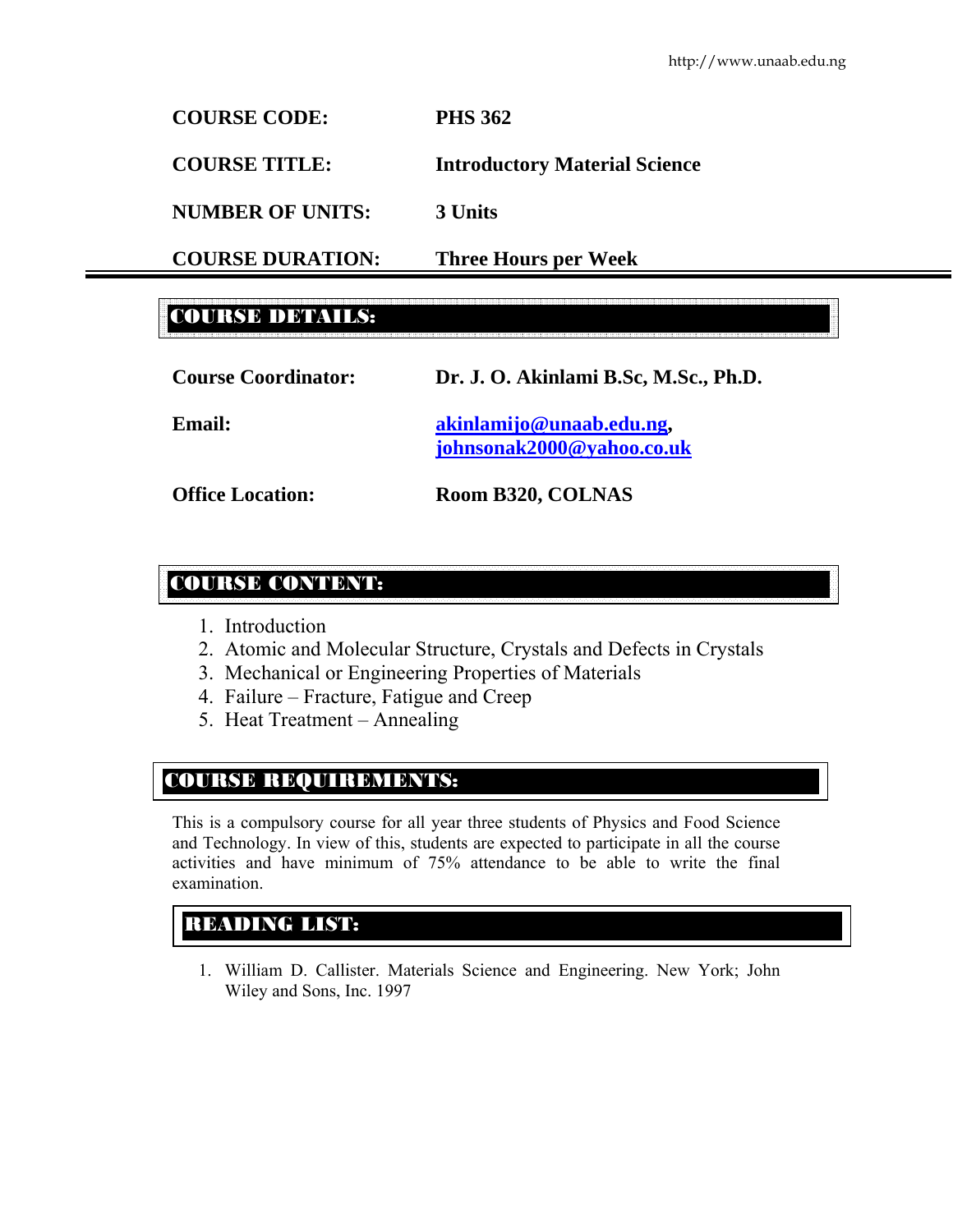# LECTURE NOTES

# **CHAPTER ONE**

# **1.0 INTRODUCTION**

Materials are so important that it is more deep seated in our culture than most of us realized. If you consider transportation, housing, clothing, communication, recreation and food production you will realized that virtually every segment of our everyday lives is influenced to one degree or another by materials.

Historically, the development and advancement of societies have been initially tied to the members' ability to produce and manipulate materials to fill their needs. In fact, early civilizations have been designed by the level of their materials development (that is, Stone Age (ended 5000years ago), Bronze Age (Alloy), Iron Age began about 3000 years ago and continue till today). Use of iron and steel, a stronger and cheaper material changed drastically daily life of a common person. We are presently in age of advanced material.

 Human beings in the Stone Age had access to only a very limited number of materials, those that occur naturally, stone, wood, clay, skins and so on. With time they discovered techniques for producing materials that had properties superior to those of the natural ones: these new materials included pottery and various metals. It was later discovered that the properties of a material could be altered by heat treatments and by addition of other substances. It was not until relatively recent times that Scientists came to understand the relationship between the structural elements of materials and their properties. This knowledge led to production of different materials with specialized characteristics which meet the needs of our modern and complex society; this includes metals, plastics, glasses and fibers. For example, automobiles would not have been possible without the availability of inexpensive steel or some other comparable substitute. All those sophisticated electronic devices rely on components that are made from what are called semi-conducting materials.

# **1.1 What is Material Science?**

Material science is the investigation of the relationship that exists among the process, structure, property and performance of material.

 The discipline of material science involves investigating the relationships that exist between the structures and properties of materials. In contrast, materials engineering is, on the basis of these structure – property correlations, designing or engineering the structure of a material to produce a predetermined set of properties.

 The structure of a material usually relates to the arrangement of its internal components. Subatomic structure involves electrons within the individual atoms and interactions with their nuclei.

#### **1.2 Process**

 This is to initiate a series of actions directed at producing modified or new materials. This is to prepare a material in a series of steps. It is also to create existing or novel materials according to an established or experimental procedure. This includes smelting, chemical synthesis, refining, solidification, deformation, sintering, machining, heat treating, atomization, hot working, joining and composition.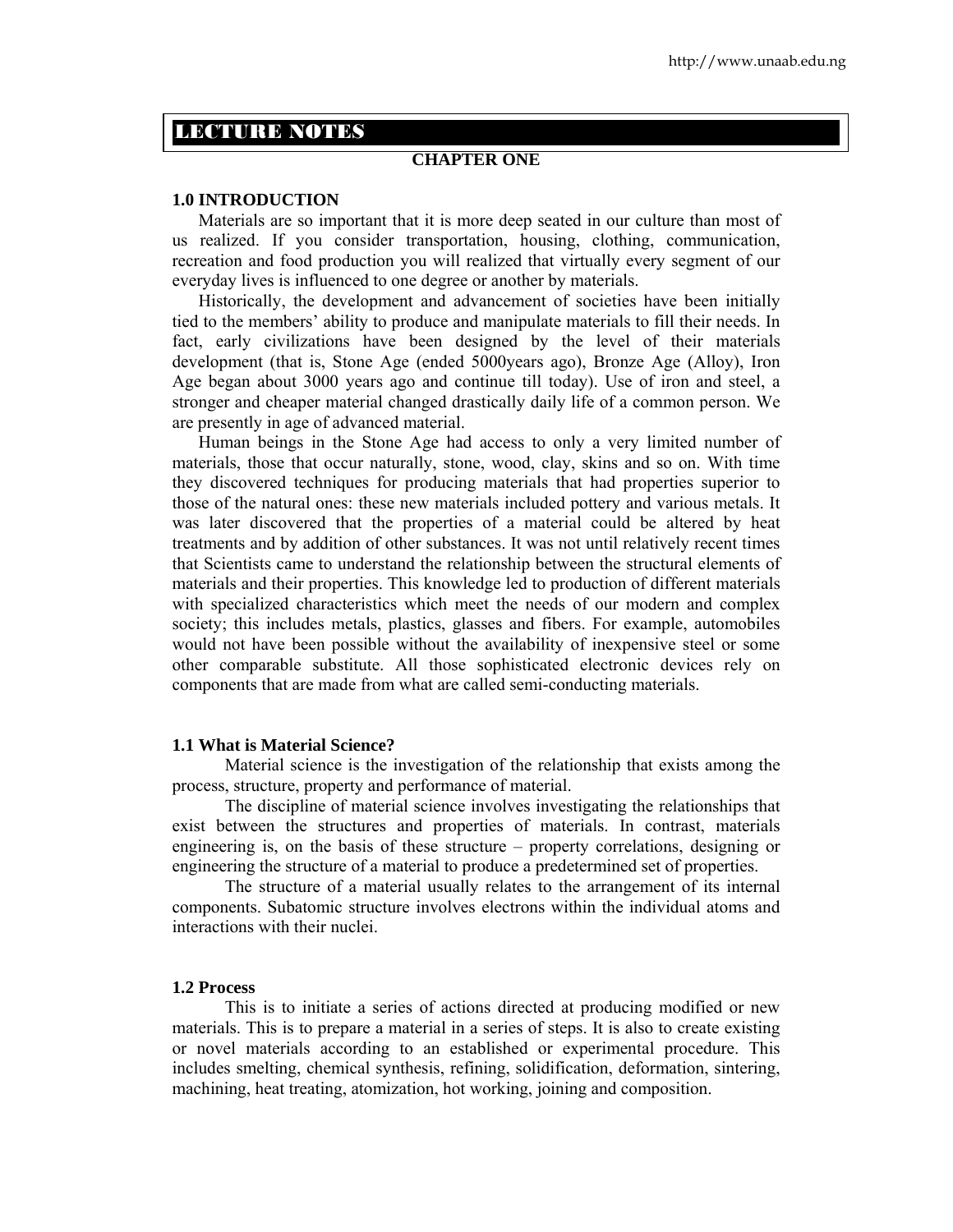# **1.3 Structure**

 This is a system that is comprised of many parts. This is the manner in which the different parts of the material/system are put together. The parts of the system that is distinguishable through composition, size, shape, etc. This is the physical disposition of the parts of the system. The hierarchy of structure is given as:

- 1. Electronic structures
- 2. Atomic/Crystallographic structures
- 3. Defect structure
- 4. Nanostructures
- 5. Microstructures
- 6. Macrostructures

# **1.4 Property**

 All materials are exposed to external stimuli that evoke some type of response. For example, a specimen subjected to forces will experience deformation, or a polished metal surface will reflect light.

 Property is a material trait in terms of the kind and magnitude of response to a specific imposed stimulus. Properties of solids are grouped into six different categories: mechanical, electrical, thermal, magnetic, optical and deteriorative. For each there is a characteristic type of stimulus capable of provoking different responses. Mechanical properties relate deformation to an applied load or force; examples include elastic modulus and strength. Electrical properties such as electrical conductivity and dielectric constant, the stimulus is an electric field. The thermal behaviour of solids can be represented in terms of heat capacity and thermal conductivity. Magnetic properties demonstrate the response of a material to the application of a magnetic field. For optical properties, the stimulus is electromagnetic or light radiation: index of refraction and reflectivity are representative optical properties. Deteriorative characteristics indicate the chemical reactivity of materials.

# **1.5 Performance**

 This is the manner in which something functions or operates. This is the effectiveness of a material or artifact. This is usually determined by a non-linear combination of properties, including cost.

 The structure of a material depends on how it is processed. Furthermore, a material's performance will be a function of its properties.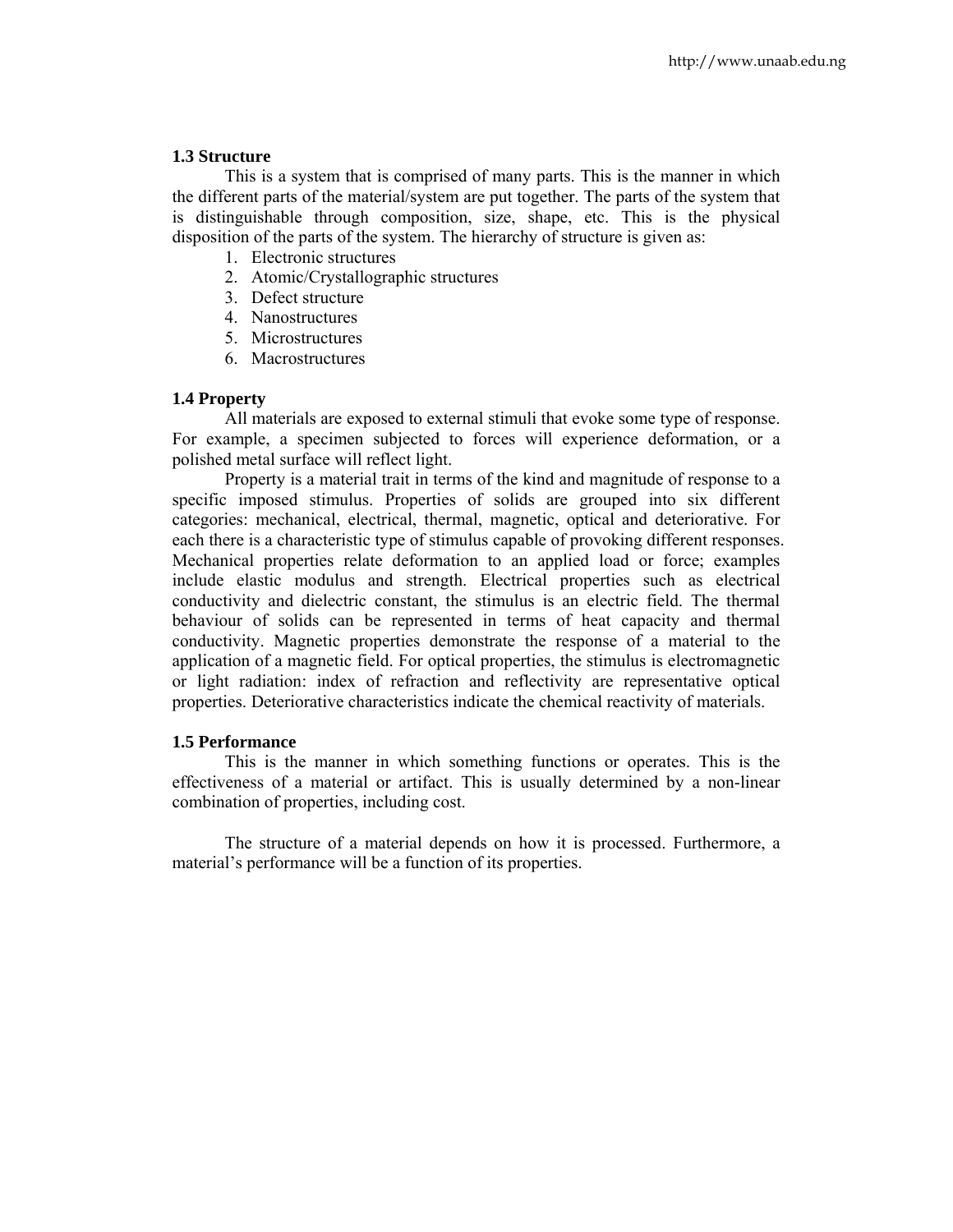# **CHAPTER TWO**

# **2.0 ATOMIC AND MOLECULAR STRUCTURE, CRYTALS STRUCTURE**

Some of the important properties of solid materials depend on geometrical atomic arrangements and also, the interactions that exist among constituent atoms or molecules.

## **2.1 Atomic Structure**

 Each atom consists of a very small nucleus composed of protons and neutrons, which is encircled by moving electrons. Both electrons and protons are electrically charged, with magnitude  $1.60 \times 10^{-19}$ C. Neutrons are electrically neutral.  $M_p$  and  $M_n = 1.67$  x  $10^{-27}$  and  $M_e = 9.11$  x  $10^{-31}$  Kg.

# **2.1.1 Atomic Number Z**

This is the number of protons in the nucleus of an atom. Each chemical element is characterized by the number of protons in the nucleus.

#### **2.1.2 Atomic Mass A**

This is the sum of the masses of protons and neutrons within the nucleus.  $A = Z + N$ 

#### **2.1.3 Atomic Weight**

 This corresponds to the weighted average of the atomic masses of the atom's naturally occurring isotopes. Atomic weight of an element or the molecular weight of a compound may be specified on the basis of amu's per atom (molecules) or mass per mole of material. In one mole of a substance there are  $6.023 \times 10^{23}$  (Avogadro's number) atoms or molecules.  $1$ amu/atom (or molecule) =  $1$  g/mol.

#### **2.1.4 Atomic Mass Unit (amu)**

This is used for computation of atomic weight. 1amu. is defined as the  $\frac{1}{12}$  of the atomic mass of the most common isotope of carbon atom that has 6 protons ( $Z = 6$ ) and six neutrons (N = 6).  $M_{proton} \approx M_{neutron} = 1.66 \times 10^{-24} g = 1$  *amu*. The atomic mass of the  $^{12}C$  atom is 12amu

The number of atoms per volume or cm<sup>3</sup>, n, for material of density  $\rho$  (g/cm<sup>3</sup>) and atomic mass M (g/mol) is given as  $n = N_{av} x \frac{\rho}{M}$ 

## **2.2 Atomic Models**

# **2.2.1 Bohr Atomic Model**

 In this model electrons are assumed to revolve around the atomic nucleus in discrete orbital and the position of any particular electron is more or less well defined in terms of its orbital. In this model, energies of electrons are quantized, that is,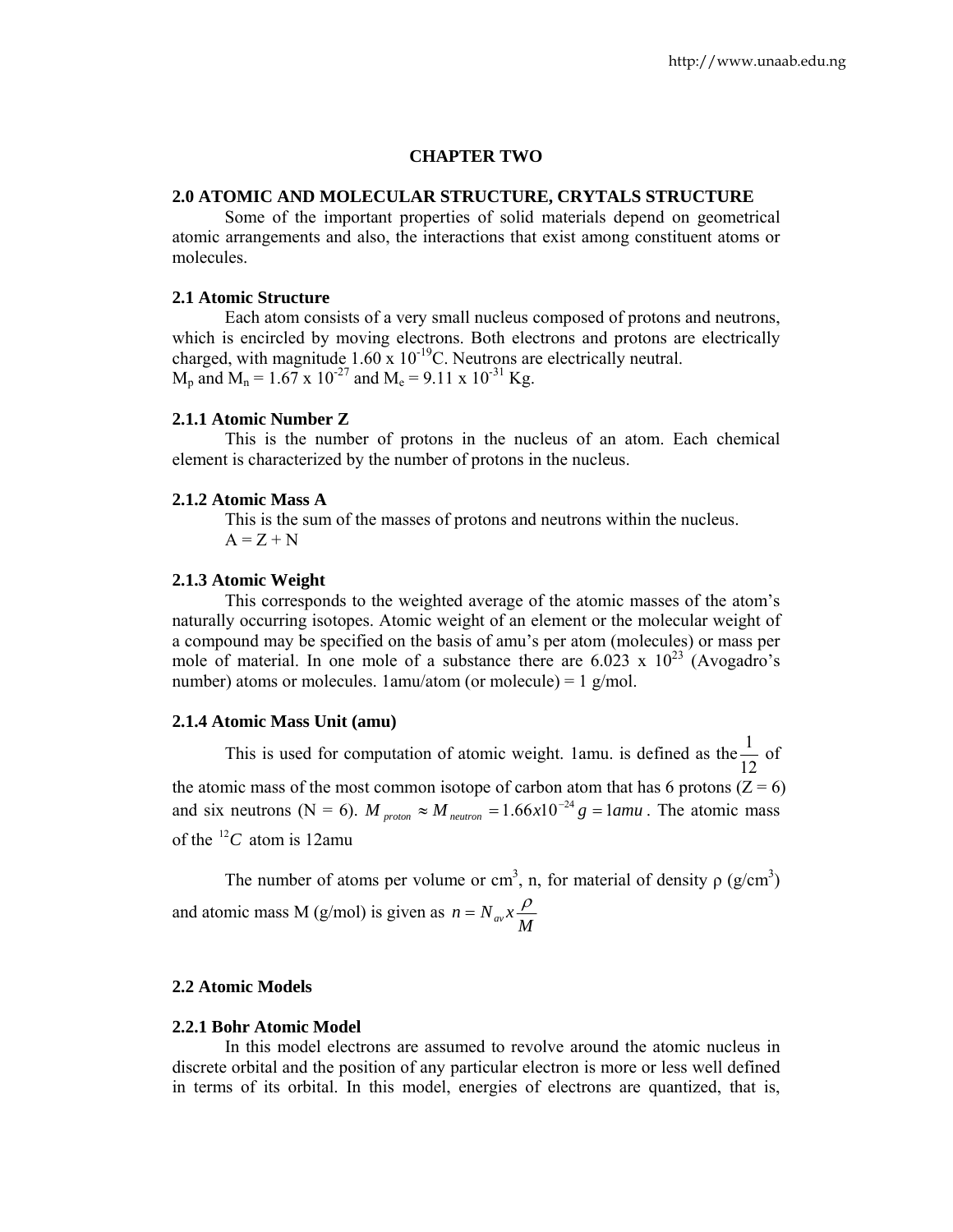electrons are permitted to have only specific values of energy. Here we talk about energy level or states.

 Bohr model was found to have some significant limitations because of its inability to explain several phenomena involving electrons. A resolution was reached with a Wave Mechanical model, in which electron is considered to exhibit both wavelike and particle-like characteristics. In this model, an electron is no longer treated as a particle moving in a discrete orbital, but rather, position is considered to be the probability of an electron being at various locations around the nucleus. In other words, position is described by a probability distribution or electron cloud.

# **2.2.2 Quantum Numbers**

 Using wave mechanics, every electron in an atom is characterized by four parameters called quantum numbers. Bohr energy levels separate into electron subshells and quantum numbers dictate the number of states within each sub shell. Shells are specified by a principal quantum number n, which may take an integral values beginning with unity; sometimes these shells are designated by the letters K, L, M, N, O and so on, which corresponds respectively to  $n = 1, 2, 3, 4, 5$ . The second quantum number, l. signifies the sub-shell, which is denoted by an s, p, d, f and it is related to the shape of the electron sub-shell.  $k = n^2$ 

# **2.2.3 Electronic Configuration**

 This deals with the manner in which electron states are filled with electron. Pauli exclusion principle is used. This principle stipulates that each electron state can hold no more than two electrons, which must have opposite spins. Thus s, p, d, f subshells may each accommodate respectively a total of 2, 6, 10 and 14 electrons. For example Sodium Na -  $1s^2 2s^2 2p^6 3s^1$ 

Valence Electron: These are electron that occupy the outermost filled shell.

#### **2.2.4 Electropositive Elements**

 These are elements that are capable of giving up their few valence electrons to become positively charged ions.

#### **2.2.5 Electronegative Elements**

 These are electrons that readily accept electrons to form negatively charged ions or sometimes they share electrons with other atoms.

# **2.3 Atomic Bonding in Solids**

# **2.3.1 Bonding Forces**

 An understanding of many of the physical properties of materials is predicated on the knowledge of the inter-atomic forces that bind the atoms together. If we consider the interaction between two isolated atoms as they are brought into close proximity from an infinite separation, at large distances, the interactions are negligible, but as the atoms approach, each exerts forces on the other. These forces are of two types, attractive and repulsive, and the magnitude of each is a function of the separation or inter-atomic distance. We have attractive force  $F_A$  and repulsive force  $F_R$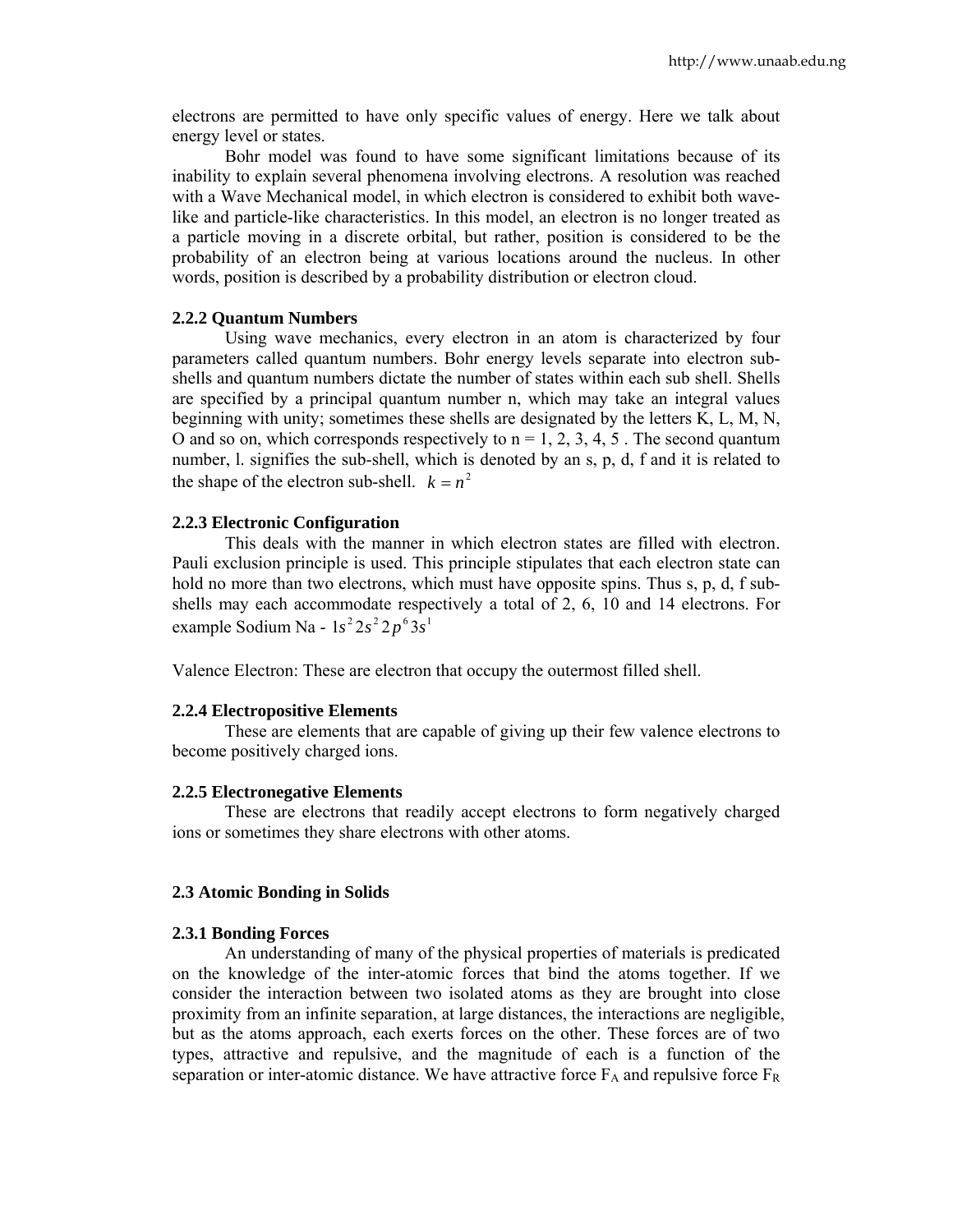and the net force FN between the two atoms is  $F_N = F_A + F_R$ . There is no net force when  $F_A + F_R = 0$ .

 It is more convenient at times to work with the potential energies between two atoms instead of forces. Mathematically, energy (E) and force (F) are related as

$$
E = \int F dr
$$
  

$$
E_N = \int_{-\infty}^{r} F_N dr
$$
  

$$
E_N = \int_{-\infty}^{r} F_A dr + \int_{-\infty}^{r} F_R dr
$$

$$
E_N = E_A + E_R,
$$

where  $E_N$  is the net energy,  $E_A$  is attractive energy and  $E_R$  is repulsive.

#### **2.3.2 Types of Bonding**

We have mainly two types of bonding: Primary and Secondary.

### **2.3.2.1 Primary Bonding**

 This is the type of bond in which electrons are transferred or shared. Three different types of primary or chemical bond are found in solids – Ionic, Covalent and Metallic. Ionic bond this is a kind of bond which involves the transfer of electron. In Ionic bond mutual ionization occurs by electron transfer and ions are attracted by strong Coulombic interaction. An ionic bond is non-directional (ions may be attracted to one another in any direction). For example, Sodium Chloride (NaCl), Sodium, Na has 11 electrons, 1 more than needed for a full outer shell (Neon). So, Na donates an electron to Chorine, Cl which has 17 electrons which is 1 less than needed for a full outer shell (Argon). In covalent bonding, electrons are shared between the molecules, to saturate the valency. The simplest example is  $H_2$  molecule, where the electrons spend more time in between the nuclei than outside, thus producing bonding. In covalent bond there is cooperative sharing of valence electrons. Covalent bond can be described by orbital overlap and they are highly directional. We have covalent bond model which gives us how an atom can covalently bond with at most " $8 - N$ " where N is the number of valence electrons. For example  $Cl_2$  molecule can form only one covalent bond,  $N = 7$ ,  $8 - 7 = 1$ . In metallic bonding, valence electrons are detached from atoms and spread in an "electron sea" that glues the ions together. A metallic bond is non-directional (bonds form in any direction) atoms pack closely.

#### **2.3.2.2 Secondary Bonding**

 This type of bond is physical as opposite to chemical bonding that involves electron transfer or electron sharing. It is a type of bond that result from interaction of atomic or molecular dipoles and is weak. We have three different types of secondary bond and these are Fluctuating Induced Dipole, Permanent dipole bonds and Polar molecule-induced dipole bonds. In electrically symmetric molecules/atoms an electric dipole can be created by fluctuations of electron density distribution. Fluctuating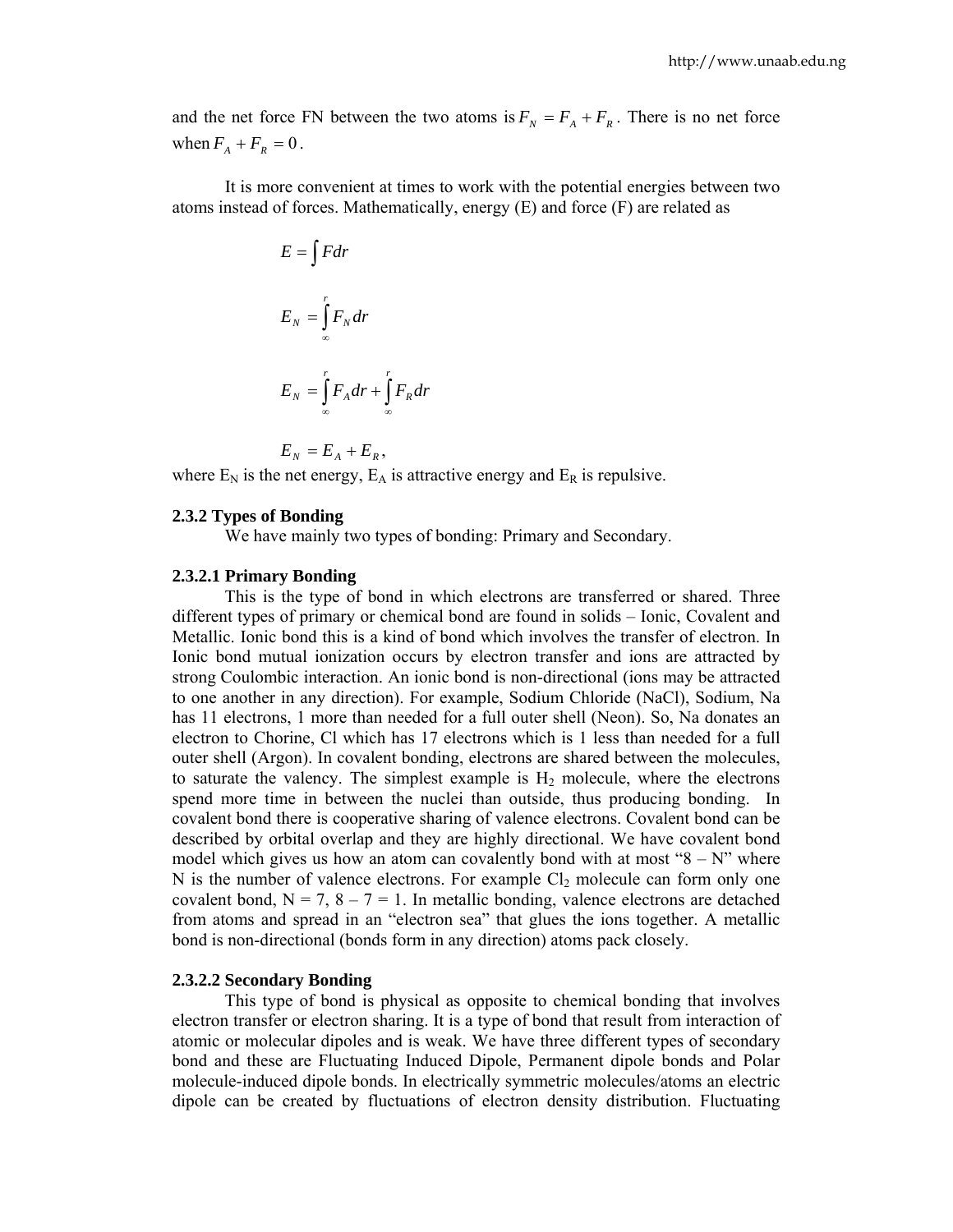electric field in one atom is felt by the electrons of an adjacent atom and induce a dipole momentum in this atom. This bond due to fluctuating induced dipole is the weakest and this is most exhibited by Inert gases,  $H_2$  Hydrogen molecule and  $Cl_2$ chlorine molecule. Permanent dipole moments exist in some molecules (called polar molecules) due to the asymmetrical arrangement of positively and negatively regions (HCl, H2O). Bonds between adjacent polar molecules – permanent dipole bonds are strongest among secondary bonds. Polar molecules can induce dipoles in adjacent non-polar molecules and bond is formed due to the attraction between the permanent and induced dipoles.

# **2.4 Crystal Structure**

 To understand crystalline structures it is useful to consider atoms as being hard spheres with well defined radii. In this hard sphere model, the shortest distance between two like atoms is one diameter. It is also necessary to consider crystalline structure as a lattice of points at atom/sphere centers. There are mainly three types of crystal structures: Face-Centered Cubic (FCC) Crystal Structure, Body-Centered Cubic (BCC) Crystal Structure and Hexagonal Close-Packed (HCP) Crystal Structure.

### **2.4.1 Face-Centered Cubic (FCC) Crystal Structure**

 In FCC atoms are located at each of the corners and on the centers of all the faces of cubic unit cell. The hard spheres or ion cores touch one another across a face diagonal with the cube edge length,  $a = 2R\sqrt{2}$ . The coordination number CN which is the number of closest neighbors to which an atom is bonded or number of touching atoms is 12. Number of atoms per unit cell,  $n = 4$ . Atomic packing factor, APF is 0.74. In FCC corner and face atoms in the unit cell are equivalent.

# **2.4.2 Body-Centered Cubic (BCC) Crystal Structure**

 Here atoms are located at each corner and at center of cubic unit cell. The hard spheres touch one another along cube diagonal with the cube edge length,  $a = \frac{4R}{\sqrt{3}}$ . The coordination number CN is 8. Number of atoms per unit cell  $n = 2$ . Atomic packing factor APF is 0.68. In BCC corner and center atoms are equivalent.

# **2.4.3 Hexagonal Close-Packed (HCP) Crystal Structure**

 This is one common structure of metallic crystals. Six atoms form regular hexagon, surrounding one atom in center. Another plane is situated halfway up unit cell (c-axis), with three (3) additional atoms situated at interstices of hexagonal (close-packed) planes. Unit cell has two lattice parameters a and c with an ideal ratio

 $= 1.633$ *a*  $\frac{c}{c}$  = 1.633. The coordination number CN = 12. Number of atoms per unit cell n = 6.

Atomic packing factor, APF is 0.74. In HCP all atoms are equivalent.

Density computation – since the entire crystal can be generated by the repetition of the unit cell, the density of a crystalline material is given as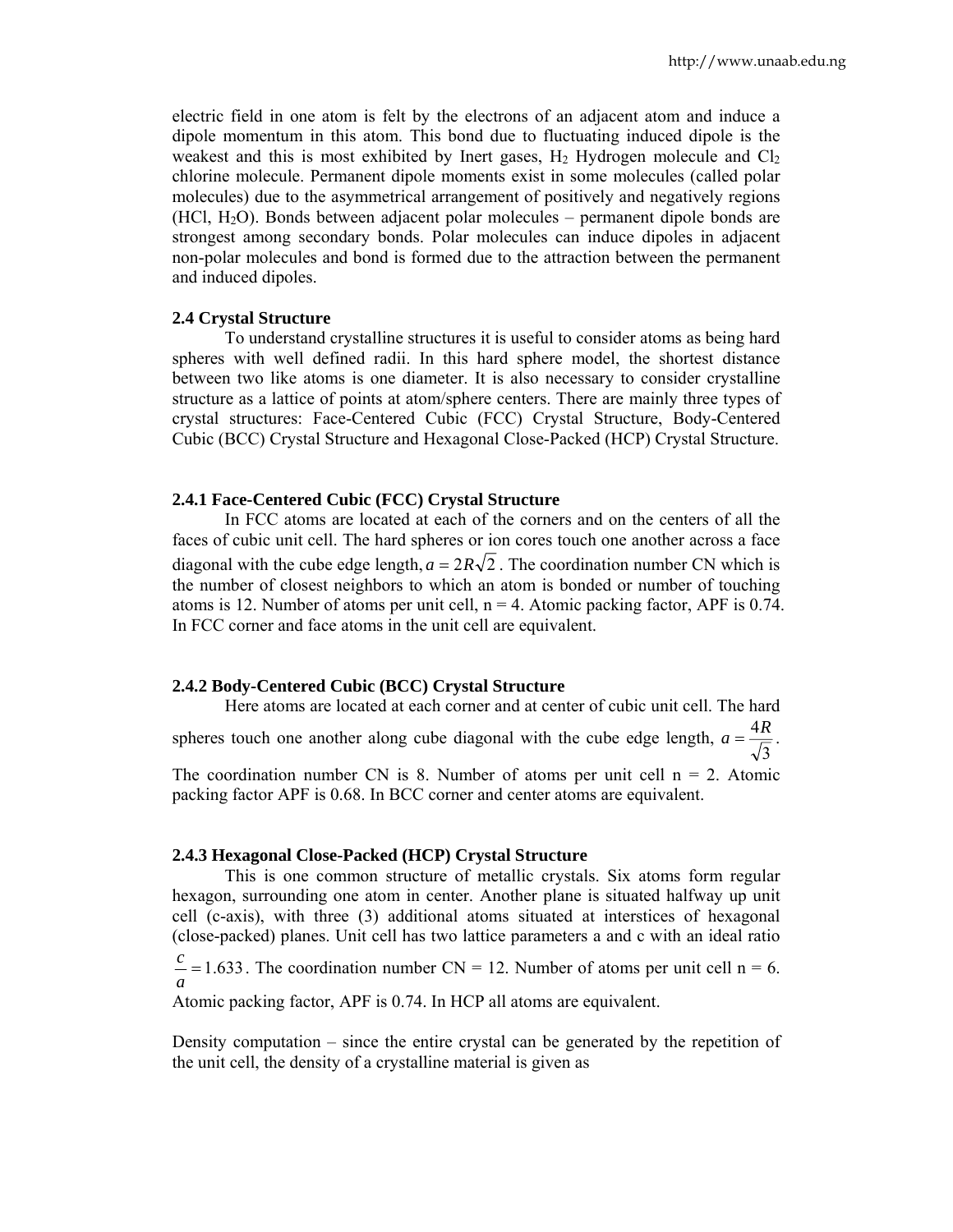$\rho = \frac{nA}{V_c N_A}$ , where n is the number of atoms per unit cell, A is atomic

weight in a.m.u or g/mol,  $V_c$  is volume of cell and  $N_A$  is the Avogadro's Number.

# **2.5 Defects in Crystals**

 Here, we will look at different types of imperfections or defects in the ideal arrangement of atoms in a crystal. Defects have a profound impact on the macroscopic properties of materials and the processing determines the defects. Defects may be classified into four categories depending on their dimension: Point defects, Linear defects, Planar defects and Volume defects.

# **2.5.1 Point Defects**

 We have a point defect when atoms are missing or in irregular places in the lattice. There are three types of point defect: vacancy, interstitial and impurity. Vacancy this is a lattice position that is vacant because the atom is missing. How many vacancies are there? The higher is the temperature, more often atoms are jumping from one equilibrium position to another and larger number of vacancies can be found in a crystal. Actually, the number of vacancies,  $N_v$ , increases exponentially with the absolute temperature, T, and can be estimated using the equation:

$$
N_{\nu} = N_{s} \exp\left(\frac{-Q_{\nu}}{K_{B}T}\right)
$$

where  $N_s$  is the number of regular lattice sites,  $K_B$  is the Boltzmann constant,  $Q_v$  is the energy needed to form a vacant lattice site in a perfect crystal and T is the temperature in Kelvin.

 Using this equation we can estimate that at room temperature in Copper there is one vacancy per  $10^{15}$  lattice atoms, whereas at high temperature, just below the melting point there is one vacancy for every 10,000 atoms.

 Interstitial this is an atom that occupies a place outside the normal lattice position. If the interstitial atom is of the same species as the lattice atoms, it is called self-interstitial. Creation of a self-interstitial causes a substantial distortions in the surrounding lattice and costs more energy as compared to the energy for creation. Foreign, usually smaller atoms (carbon, nitrogen, hydrogen, oxygen) are called interstitial impurities. They introduce less distortion to the lattice and are more common in real materials and more mobile. If the foreign atom replaces or substitutes for a matrix atom, it is called a substitutional impurity.

### **2.5.2 Linear Defects**

 These are group of atoms in irregular positions. Dislocations can be introduced and thought of as extra lattice planes inserted in the crystal, but not extending through all of the crystal but ending in the dislocation line. Dislocations are linear defects – the inter-atomic bonds are significantly distorted only in the immediate vicinity of the dislocation line. This area is called the dislocation core. Dislocations also create small elastic deformations of the lattice at large distances. We have three types of dislocation edge dislocation, screw dislocation and mixed/partial dislocations. We have edge dislocation when the burgers vector is directed perpendicular to the dislocation line. We have screw dislocation when the burgers vector is directed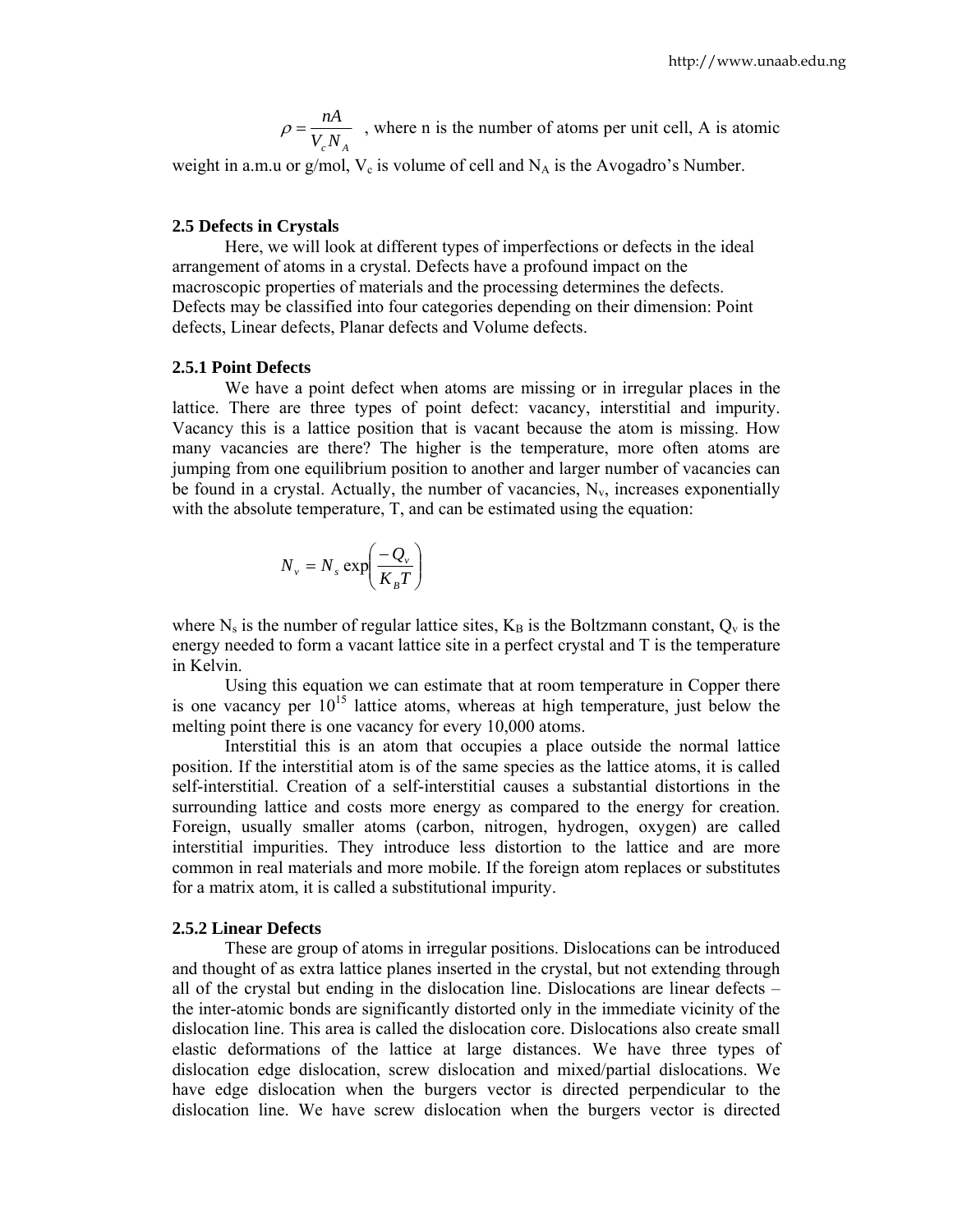parallel to the dislocation line and we have mixed/partial dislocation when the burgers vector is directed either parallel/perpendicular to the dislocation line.

#### **2.5.3 Planar Defects**

 This is an interfacial defects. Polycrystalline material comprised of many small crystals or grains. The grains have different crystallographic orientation. There exist atomic mismatch within the regions where grains meet. These regions are called grain boundaries. Surfaces and interfaces are reactive and impurities tend to segregate there. Since energy is associated with interfaces, grains tend to grow in size at the expense of smaller grains to minimize energy. These occur by diffusion which is accelerated at high temperatures. We have three types of grain boundaries – tilt and twist grain boundaries and twin boundaries. Tilt grain boundaries is a low angle grain boundary which is an array of aligned edge dislocations. Twist grain boundaries is a high angle grain boundaries which is an array of screw dislocations. Twin boundaries is a low energy twin boundaries with mirrored atomic positions across boundary. This gives rise to shape memory metals, which can recover their original shape if heated to a high temperature. Shape-memory alloys are twinned and when deformed they untwin. At high temperature the alloy returns back to the original twin configuration and restore the original shape.

# **2.5.4 Volume Defects**

 This is an extended defect and this includes pores, cracks and foreign inclusions. Pores can greatly affect optical, thermal and mechanical properties. Cracks can greatly affect mechanical properties and foreign inclusions can greatly affect electrical, mechanical and optical properties.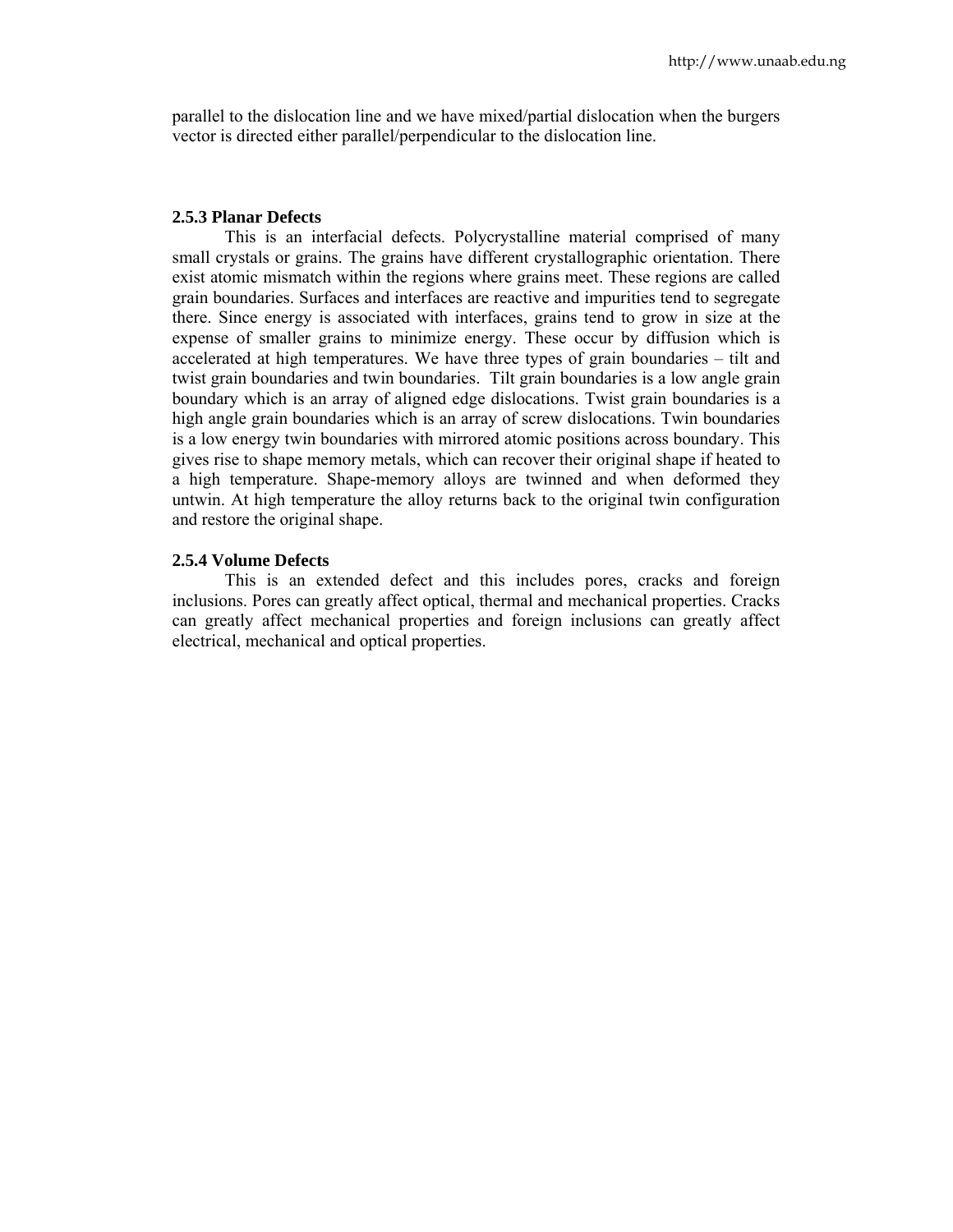# **CHAPTER THREE**

#### **3.0 MECHANICAL PROPERTIES**

 Materials deform (elongate, compress, twist) or break as a function of applied load, time, temperature and other conditions. There are different types of loading: tensile, compressive, shear and torsion.

# **3.1 Stress and Strain**

Engineering Stress:  $\sigma = \frac{F}{A_o}$ , where F is load applied perpendicular to specimen cross-section;  $A_0$  is cross-sectional area (perpendicular to the force) before application of the load.

Engineering Strain:  $\varepsilon = \frac{\Delta u}{l} (x 100\%)$ *l l o*  $\varepsilon = \frac{\Delta l}{I} (x 100\%)$ , where  $\Delta l$  is change in length and  $l_0$  is the original length.

Stress and Strain are positive for tensile loads and negative for compressive loads.

Shear Stress: *Ao*  $\tau = \frac{F}{\sqrt{2}}$ , where F is load applied parallel to the upper and lower faces each of which has an area Ao.

Shear Strain:  $\gamma = t g \theta(x 100\%)$ , where  $\theta$  is strain angle.

# **3.2 Elastic Deformation**

 This is a deformation which is reversible. When the stress is removed, the material returns to the dimension it had before the loading. In elastic deformation strains are usually small and stress is always proportional to strain ( $\sigma = E \varepsilon$ ).

#### **3.3 Plastic Deformation**

 This is a deformation that is irreversible. When the stress is removed, the material does not return to its previous dimension. In plastic deformation, stress and strain are not proportional, deformation occurs by breaking and re-arrangement of atomic bonds and strains are usually large.

#### **3.4 Tensile Properties**

These are yield stress, tensile stress, ductility, toughness and hardness.

Yield Stress - this is a measure of resistance to plastic deformation.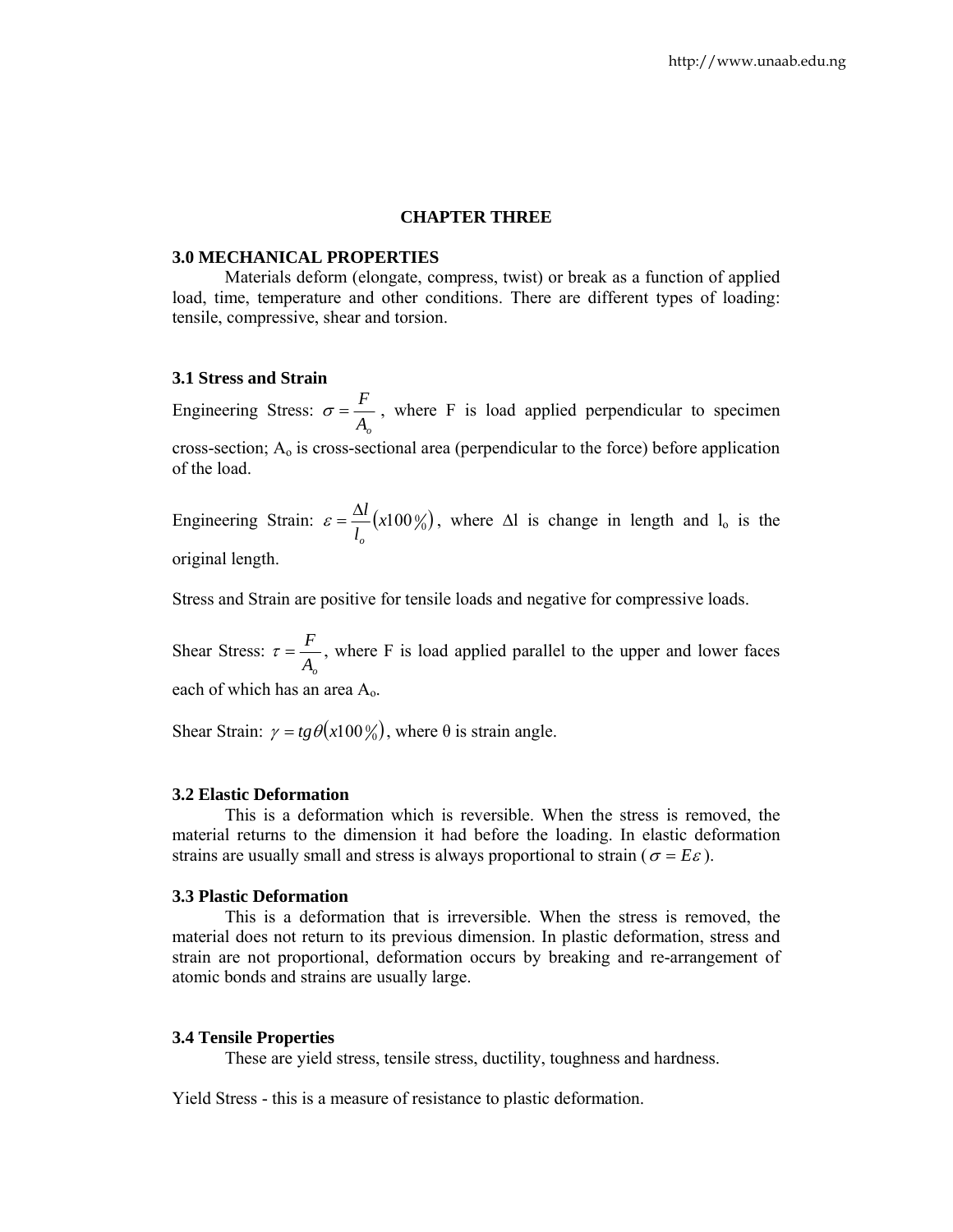Tensile strength is the maximum stress.

Ductility is a measure of the deformation at fracture and it is defined by percent elongation  $\% EL = \left(\frac{f}{l_o}\right) \times 100$  $l_f - l$ *EL o*  $\left| \frac{t_o}{l} \right|$ ⎠ ⎞  $\overline{\phantom{a}}$ ⎝  $=\left(\frac{l_f - l_o}{l}\right)$  x100 or percent reduction in area,  $\% RA = \left( \frac{a_{o} + b_{f}}{A_{o}} \right) \times 100$  $A_{\scriptscriptstyle\alpha} - A$ *RA o*  $\frac{\sigma}{A}$ ⎠ ⎞  $\parallel$ ⎝  $=\left(\frac{A_o - A_f}{\mu}\right) x 100$ .

Toughness is the ability of a material to absorb energy up to fracture.

Hardness is a measure of the material's resistance to localized plastic deformation (e.g. dent or scratch). A qualitative Moh's scale, determined by the ability of a material to scratch another material: from 1 (softest = talc to 10 (hardest = diamond).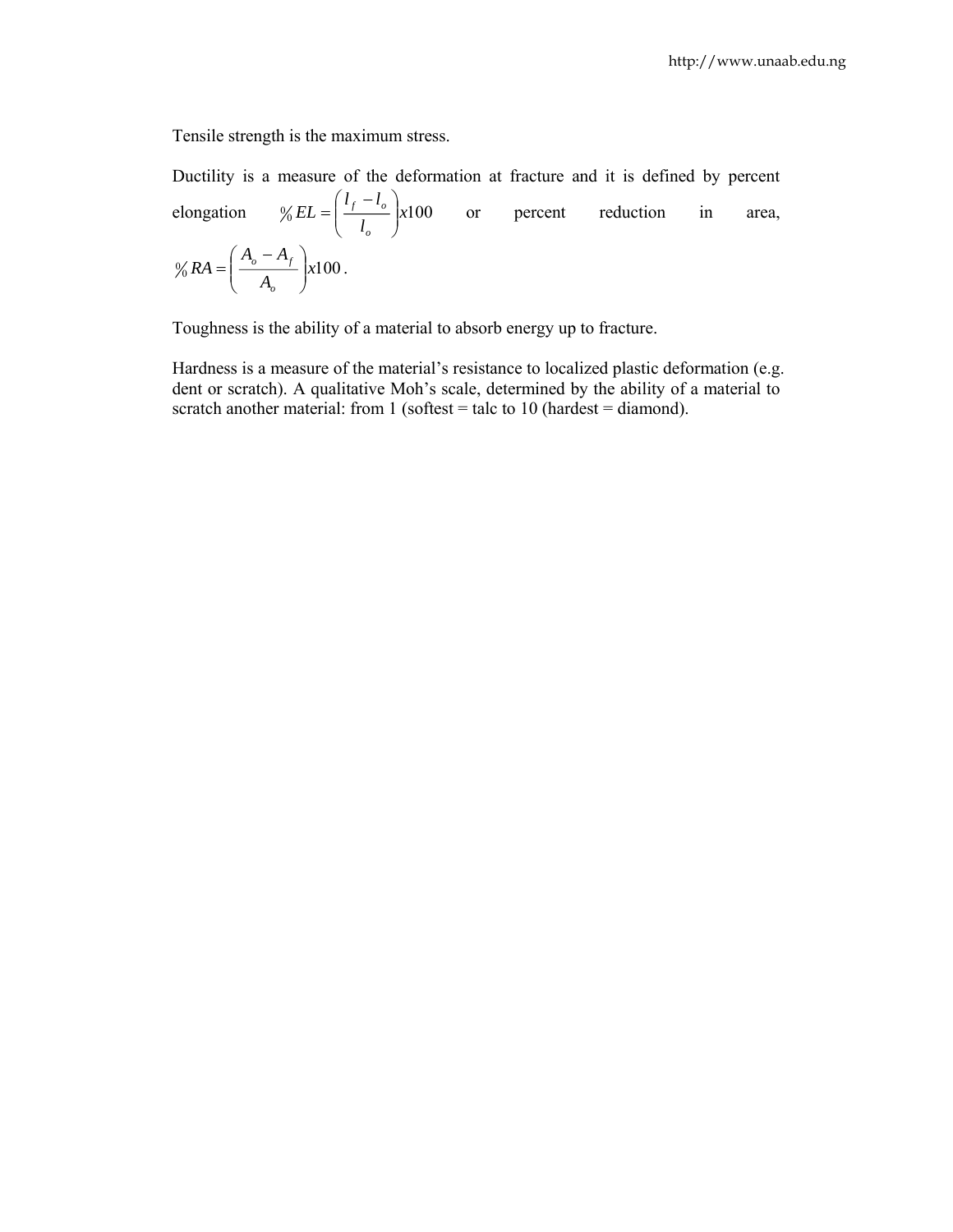# **CHAPTER FOUR**

# **4.0 FAILURE**

# **4.1 Fracture**

 This is the separation of a body into pieces due to stress, at temperatures below the melting point. Fracture takes place in two steps, step one is crack formation and step two is crack propagation. Depending on the ability of material to undergo plastic deformation before the fracture two fracture modes can be defined – ductile or brittle.

# **4.1.1 Ductile Fracture**

 This is found mostly in metals. There is extensive plastic deformation ahead of crack and crack is stable, that is, it resists further extension unless applied stress is increased.

#### **4.1.2 Brittle Fracture**

 This is found in ceramics, ice and cold metals. There is relatively little plastic deformation and crack is unstable, that is, it propagates rapidly without increase in applied stress. Crack propagation is very fast and crack propagates nearly perpendicular to the direction of the applied stress. Crack often propagates by cleavage that is, breaking of atomic bonds along specific crystallographic planes (cleavage planes). We have two types of brittle fracture: Transgranular fracture – fracture cracks pass through grains. Fracture surface have faceted texture because of different orientation of cleavage planes in grains. Intergranular fracture – fracture crack propagation is along grain boundaries (grain boundaries are weakened or embrittled by impurities segregation).

# **4.1.3 Stress Concentration**

 Fracture strength of a brittle solid is related to the cohesive forces between atoms. One can estimate that the theoretical cohesive strength of a brittle material should be  $\approx \frac{E}{10}$ . But experimental fracture strength is normally  $\frac{E}{100} - \frac{E}{10,000}$ . This much lower fracture strength is explained by the effect of stress concentration at microscopic flaws. The applied stress is amplified at the tips of micro-cracks, voids, notches, surface scratches, corners, e.t.c., that are called stress raisers. The magnitude of this amplification depends on micro-crack orientations, geometry and dimensions.

For long crack oriented perpendicular to the applied stress the maximum stress

near the crack tip is  $\sigma_m \approx 2\sigma_o \left(\frac{a}{m}\right)^2$ 1  $\left| \frac{a}{a} \right|$ ⎠ ⎞  $\parallel$ ⎝  $\approx 2\sigma$ *t*  $_m \sim \omega_o$ *a* ρ  $\sigma_m \approx 2\sigma_o |\frac{u}{m}|$ , where  $\sigma_o$  is the applied external stress, a is the

half-length of the crack, and  $\rho_t$  is the radius of curvature of the crack tip. (Note that a is half-length of the internal flaw, but the full length for a surface flaw).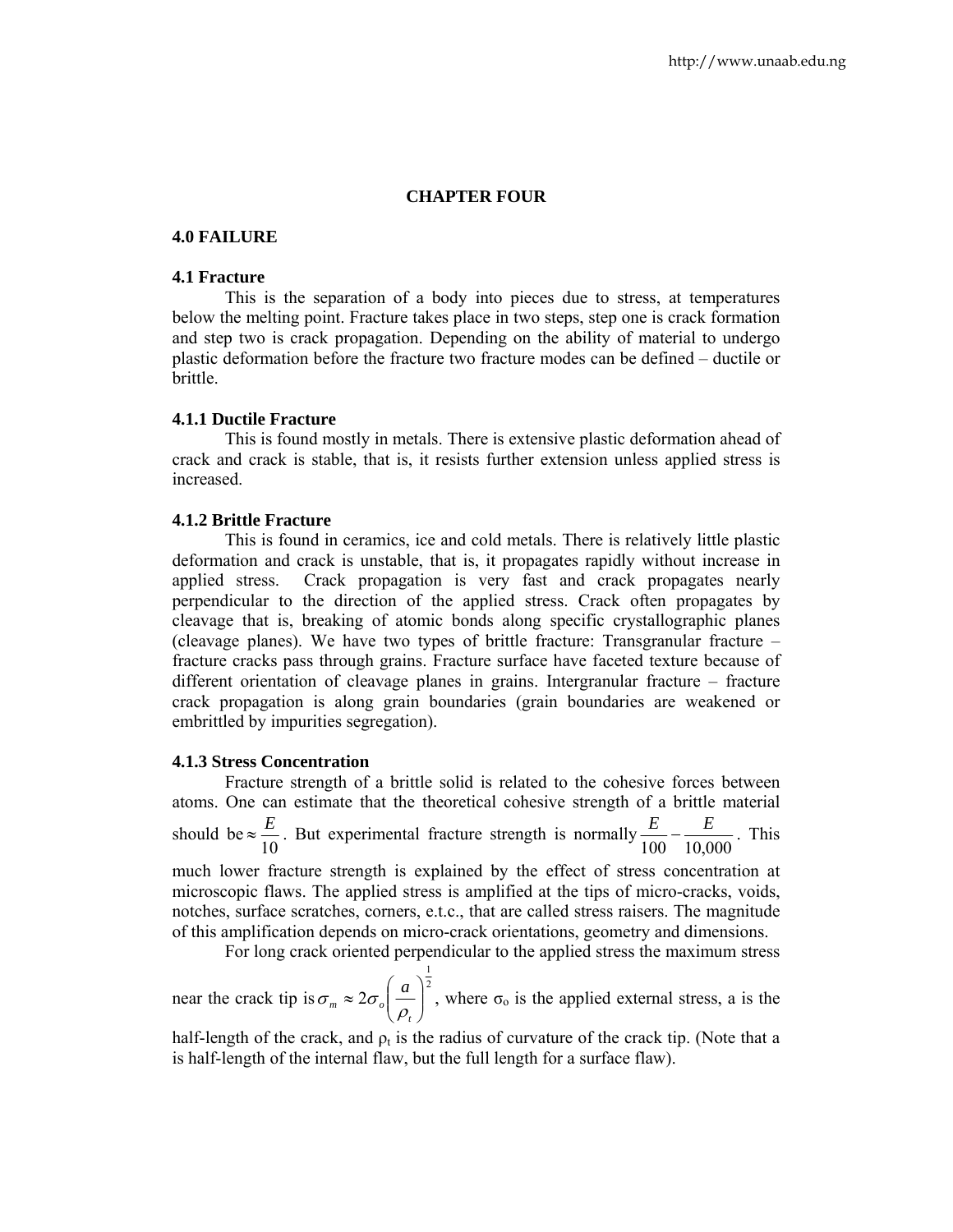The stress concentration factor is 
$$
K_t = \frac{\sigma_m}{\sigma_o} \approx 2 \left(\frac{a}{\rho_t}\right)^{\frac{1}{2}}
$$

# **4.2 Fatigue**

 This is a failure under fluctuating/cyclic stresses. Under fluctuating/cyclic stresses, failure can occur at loads considerably lower than tensile or yield strengths of material under a static load. Fatigue is estimated to cause 90% of all failures of metallic structures (bridges aircraft, machine components, etc). Applied stresses causing fatigue may be axial (tension or compression), flextural (bending) or torsional (twisting). Fatigue failure proceeds in three distinct stages: crack initiations in the areas of stress concentration (near stress raisers), incremental crack propagation, final catastrophic failure.

 Cyclic stresses are characterized by maximum, minimum and mean stress, the range of stress the stress amplitude, and the stress ratio.

Mean stress: 
$$
\sigma_m = \frac{(\sigma_{\text{max}} + \sigma_{\text{min}})}{2}
$$

Range of stress:  $\sigma_r = (\sigma_{\text{max}} - \sigma_{\text{min}})$ 

Stress amplitude:  $\sigma_a = \frac{\sigma_r}{\sigma} = \frac{(\sigma_{\text{max}} - \sigma_{\text{min}})}{\sigma}$ 2 2  $\sigma_a = \frac{\sigma_r}{2} = \frac{(\sigma_{\text{max}} - \sigma_{\text{min}})}{2}$ 

Stress ratio: max min  $R = \frac{\sigma}{\sigma}$ 

 We have two types of fatigue; low cycle fatigue which is characterized by high loads, plastic and elastic deformation. High cycle fatigue which is characterized by low loads and elastic deformation.

 We also have three fatigue properties of a material; fatigue limit, fatigue strength and fatigue life. Fatigue limit is maximum stress amplitude below which the material never fails, no matter how large the number of cycles is. Fatigue strength is stress at which fracture occurs after specified number of cycles. Fatigue life is the number of cycles to fail at specified stress level.

#### **4.2.1 Factors that affect Fatigue Life**

- 1. Magnitude of stress
- 2. Quality of the surface (scratches, sharp transitions and edges) this is solved by polishing the surface, introducing compressive stresses into thin surface layer, case hardening and optimizing geometry.
- 3. Thermal fatigue thermal cycling causes expansion and contraction, hence thermal stress, if component is restrained and this solved by eliminating restraint by design and use of materials with low thermal expansion coefficients.
- 4. Corrosion fatigue chemical reactions induce pits which act as stress raisers. Corrosion also enhances crack propagation. This is solved by decrease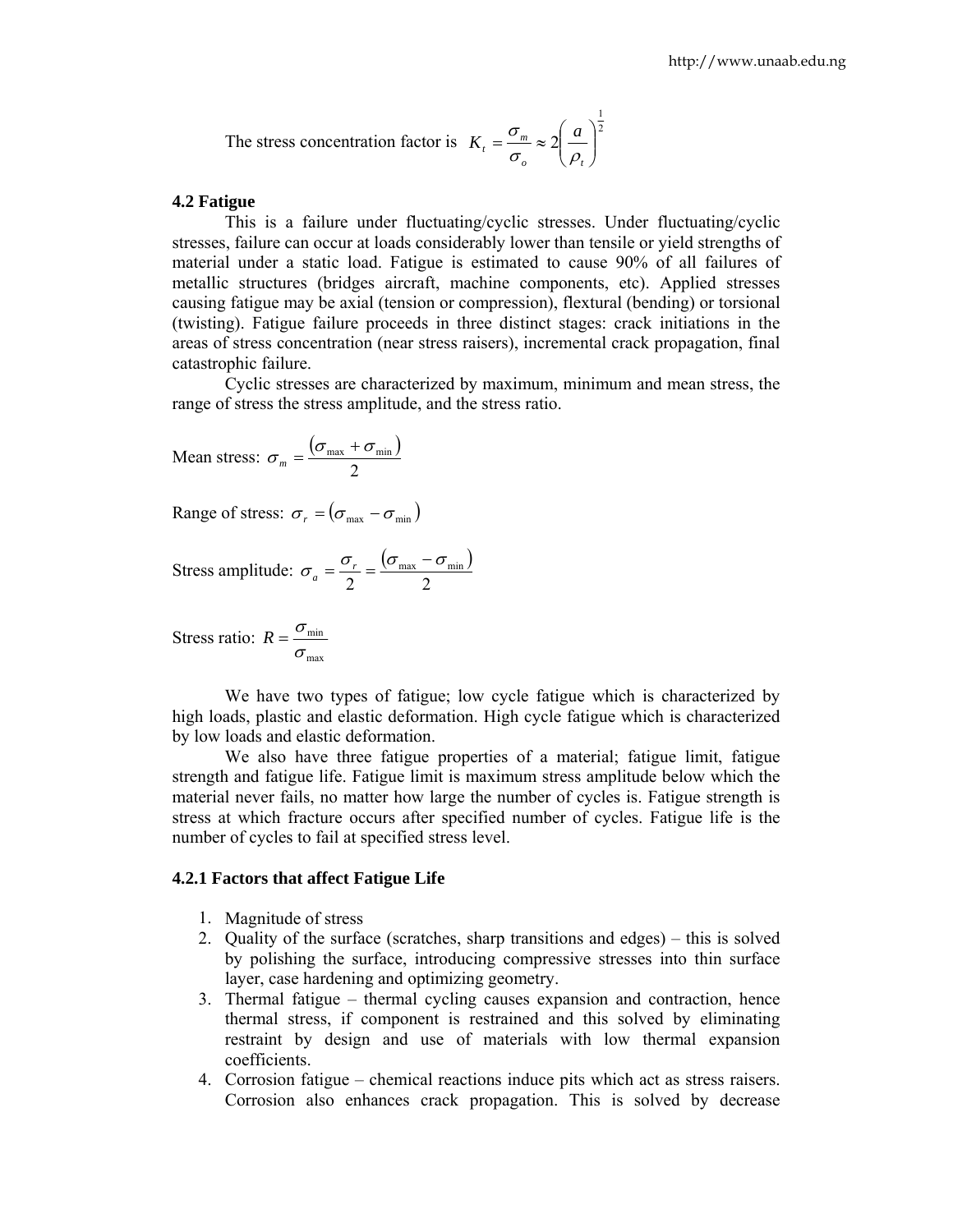corrosiveness of medium, if possible, add protective surface coating and add residual compressive stresses.

# **4.3 Creep**

 This is a time-dependent and permanent deformation of materials when subjected to a constant load at high temperature  $(>0.4T<sub>m</sub>)$ . Examples include turbine blades, steam generators. Creep failure proceeds in four distinct stages, instantaneous deformation, primary/transient creep, secondary/steady-state creep and tertiary.

# **4.3.1 Parameters of Creep Behaviour**

 The most important parameter of the creep behaviour in long-life applications is the steady-state creep rate,  $\varepsilon_s = \frac{\Delta \varepsilon}{\Delta t}$  $\varepsilon_{\rm s} = \frac{\Delta \varepsilon}{\Delta}$  $\mathcal{L}_{s} = \frac{\Delta \varepsilon}{\Delta t}$ . Another parameter, especially important in short-life creep situations, is time to rupture, or rupture lifetime,  $t_r$ 

# **4.3.2 Effects of Stress and Temperature on Creep**

 With increasing stress or temperature the instantaneous strain increases, the steady-state creep rate increases and the time to rupture decreases. The stress/temperature dependence of the steady-state creep rate can be described by

$$
\varepsilon_s = K_2 \sigma^n \exp\left(-\frac{Q_c}{RT}\right)
$$
, where Q<sub>c</sub> is the activation energy for creep, K<sub>2</sub>

and n are material constants.

# **4.3.3 Mechanisms of Creep**

 Different mechanisms are responsible for creep in different materials and under different loading and temperature conditions. The mechanisms include: stressassisted vacancy diffusion, grain boundary diffusion, grain boundary sliding and dislocation motion. Different mechanisms result in different values of n and  $Q_c$ .

#### **4.3.4 How to Minimize Creep**

 Creep is generally minimized in materials with high melting temperature, high elastic modulus and large grain sizes.